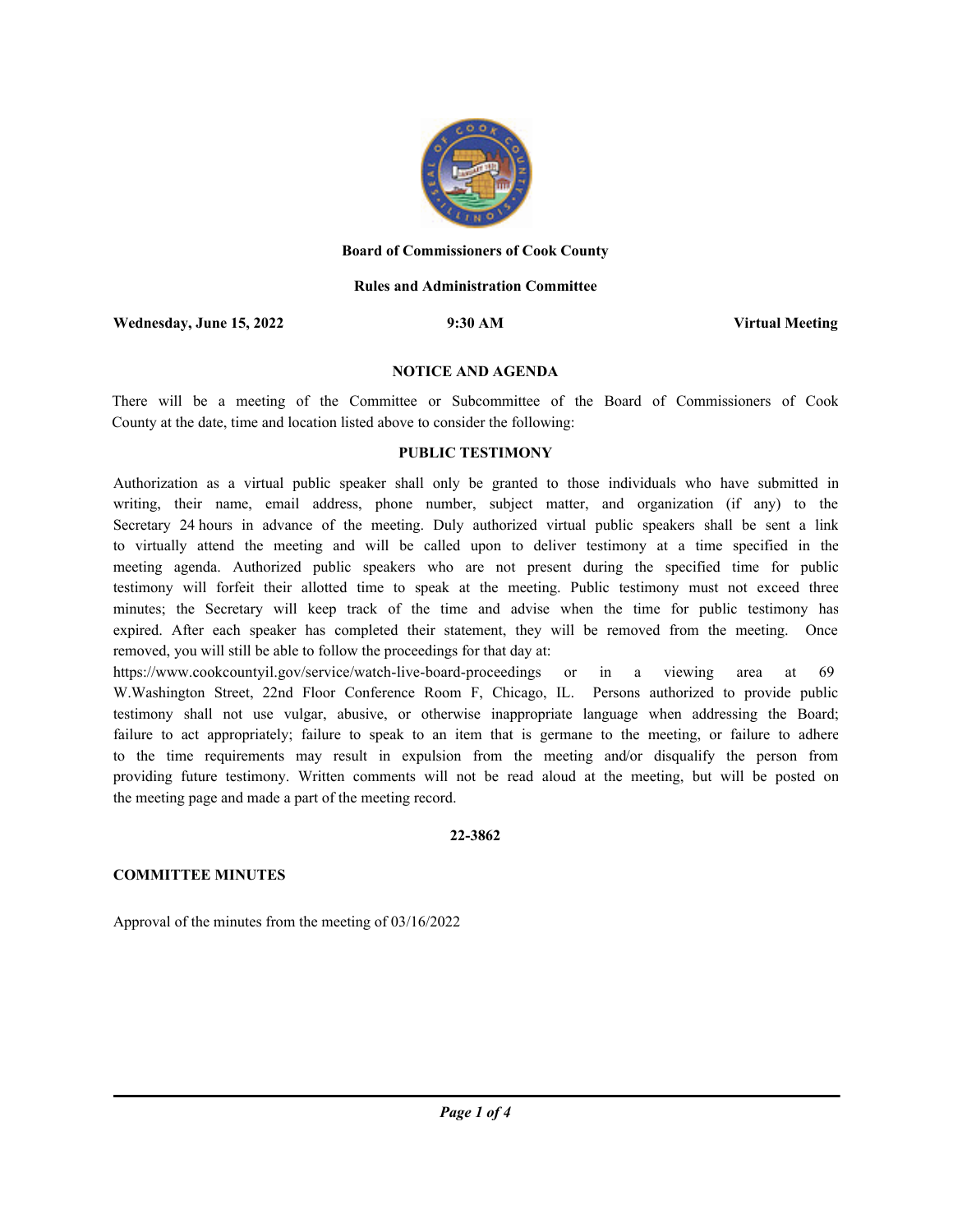**NOTICE AND AGENDA**

## 22-3150

**Sponsored by:** SCOTT R. BRITTON, FRANK J. AGUILAR, ALMA E. ANAYA, LUIS ARROYO JR, JOHN P. DALEY, BRIDGET DEGNEN, BRIDGET GAINER, BRANDON JOHNSON, BILL LOWRY, DONNA MILLER, STANLEY MOORE, KEVIN B. MORRISON, SEAN M. MORRISON, PETER N. SILVESTRI, DEBORAH SIMS and LARRY SUFFREDIN, Cook County Board of Commissioners

### **PROPOSED RESOLUTION**

# **DECLARING RACIAL OR OTHER DISCRIMINATORY COVENANTS IN REAL ESTATE RECORDINGS AND DEEDS VOID UNDER THE COOK COUNTY HUMAN RIGHTS ORDINANCE**

**WHEREAS,** there was a time when racial covenants in real estate recordings were permitted and which had the effect of prohibiting such properties to be owned, leased, or otherwise prevented the conveyance of property rights to individuals based upon their race, color, religion or national origin; and

**WHEREAS**, the State of Illinois, pursuant to Public Act 102-0110, has developed a streamlined process by which property owners may eliminate unlawful discriminatory covenants from property deeds effective January 1, 2022; and

**WHEREAS,** the Cook County Human Rights Ordinance prohibits unlawful discrimination based upon perceived status, practice, or expression of that person's race, color, sex, age, religion, disability, national origin, ancestry, sexual orientation, marital status, parental status, military discharge status, source of income, gender identity or housing status; or the actual or perceived association with such a person (Cook County Code of Human Rights, Section 42-31); and

**WHEREAS,** the Cook County Clerk's Office is prepared to efficiently process applications for the elimination of unlawful discriminatory covenants from property deeds; and

**NOW, THEREFORE, BE IT RESOLVED**, The Cook County Commission on Human Rights denounces any racial or other discriminatory covenant and declares such covenants are void under the Cook County Human Rights Ordinance.

**Legislative History :** 5/12/22 - Board of Commissioners - refer to the Rules and Administration Commi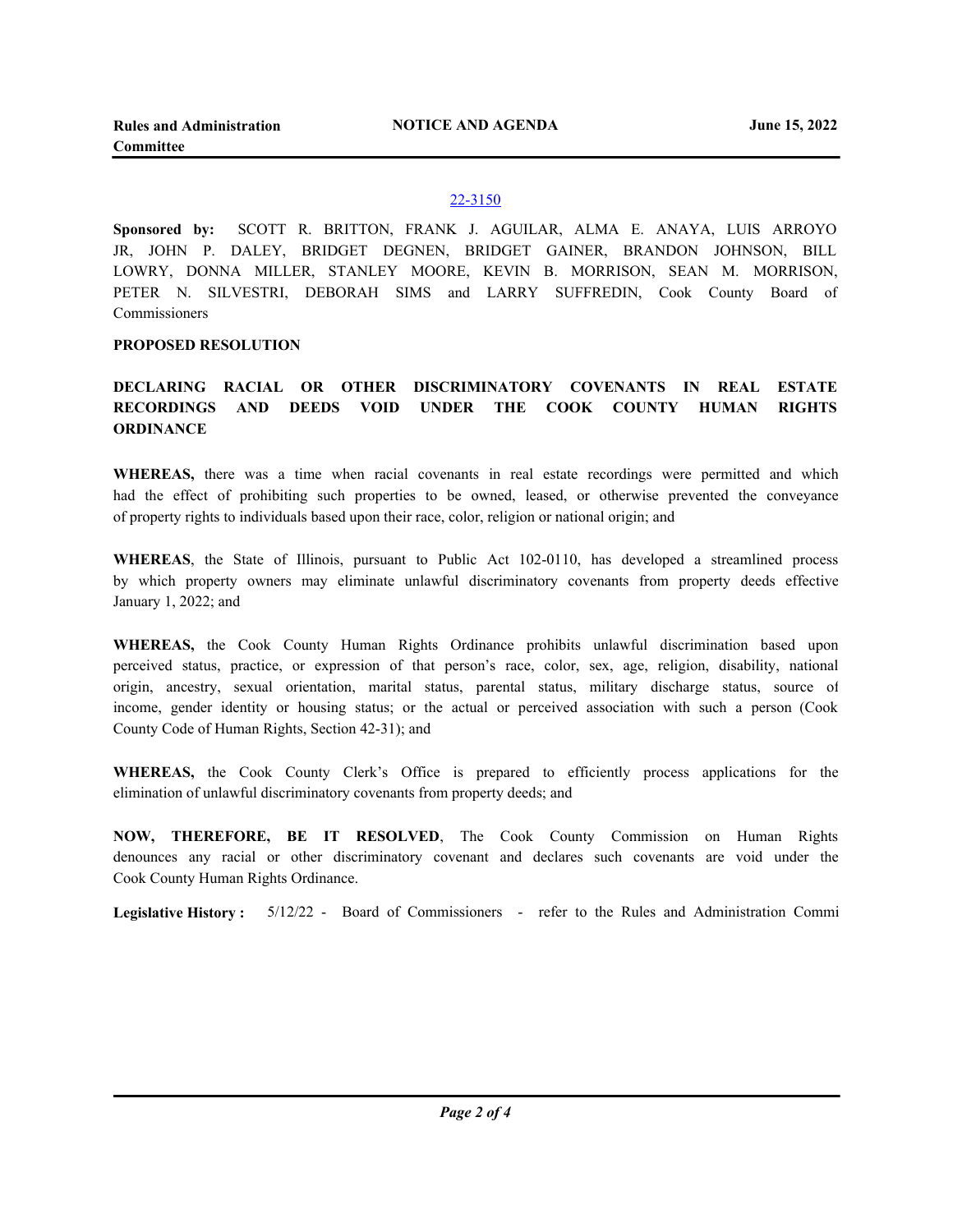# 22-3155

**Presented by:** SISAVANH BAKER, Executive Director, Department of Human Rights and Ethics

## **PROPOSED CHANGES TO PUBLIC FACING RULES AND REGULATIONS**

**Department:** Department of Human Rights & Ethics

**Summary:** Amendments were made to the Cook County Board of Ethics Procedural Rules to align with the December 2021 amendments to Code of Ordinances of Cook County Illinois, Division 2. Code of Ethical Conduct.

Amendments include:

Addition of Section 9.9 - De Minimis Personal Use of Cook County Property and Resources;

Addition of Section 9.10 - Dual Employment;

Amendment to Section 3.10 - Statements by the General Public at Board Meetings to affirm procedural and etiquette expectations;

Amendment to Section 4.5 - Form of Request for Advisory Opinions to affirm Advisory Opinions must be requested in writing;

Amendment to Section 5.9 - Notice of Investigation and Opportunity to Present Information to affirm that the Board is not required to reveal the existence or nature of an investigation in order to preserve the confidentiality and integrity of any investigative inquiry;

Amendment to Section 5.15 - Time to Complete Investigation and Suspension of Investigation to affirm the Board will complete investigations as promptly as reasonable under the circumstances; and

Amendment to Section 8.1 - Limitations on Contributions to clarify the definitions of "official action" and "ministerial in nature" and to affirm that political contribution limitations apply to those who sought or are seeking official action, are doing or seek to do business with the County, and lobby the County.

**Legislative History :** 5/12/22 - Board of Commissioners - refer to the Rules and Administration Commi